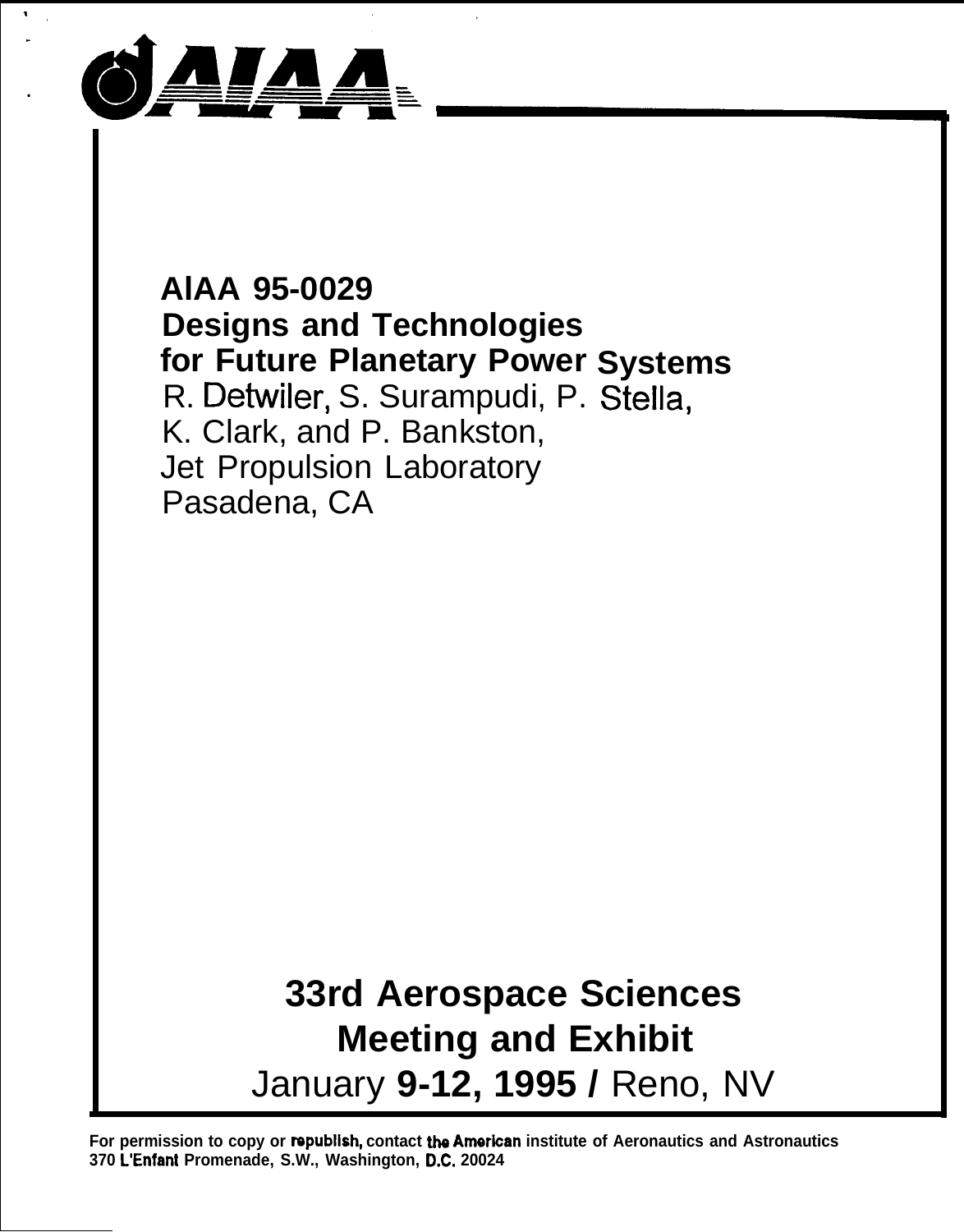### **DESIGNS AND TECHNOLOGIES FOR FUTURE PIANETARY POWER SYSTEMS**

R. Detwiler, S. Surampudi, P. Stella,

K, Clark, and P. Bankston, Jet Propulsion Laboratory

Pasadena, CA

#### **Abstract**

.

Planetary missions place unique demands on spacecraft systems and operations in terms of lifetime and autonomous operation. At the same time, the new "faster, better, cheaper" environment requires more technological innovation than ever before to enable us to continue to explore the planets with the same successes that we have enjoyed in the past. This paper discusses **new** electric power system design and component technologies that provide the basis for planetary exploration in the 1990's and far beyond, especially for small spacecraft. We discuss new concepts in power management and distribution technology, followed by an assessment of the status of photovoltaic and nuclear power source technologies, and we conclude with a discussion of advanced battery technologies for small spacecraft,

#### Introduction

Future planetary mission planning is focused on spacecraft **implementations** having a dry mass in the topologies. range from a few kilograms to 200 kg. Power capability for this class of spacecraft will be about 100 Watts or

less, Demand for increased payload on these new planetary explorers drives the allowance for the power system to a smaller fraction of the total spacecraft dry mass than has been achieved with previous technologies. This must be done while meeting the wide range of sometimes extreme environments encountered in planetary exploration. Requirements frequently include tong fifetimes (up to 10 years or more) and the ability to operate under very cold or very hot conditions. ' Reactive planetary atmospheres may also be a factor. This paper describes emerging technologies that will enable miniaturization of future planetary spacecraft while maintaining a high level of science return under wide ranging conditions and lifetimes.

#### **Power Electronics**

Historical mass performance of power electronics given as a percentage of total spacecraft dry mass is presented in Figure 1. It is evident that power electronics mass percentage increased toward 10O/. as spacecraft dry mass approached 200 kg with conventional packaging and older power system



**Figure 1.** Historical Power Electronics Mass Performance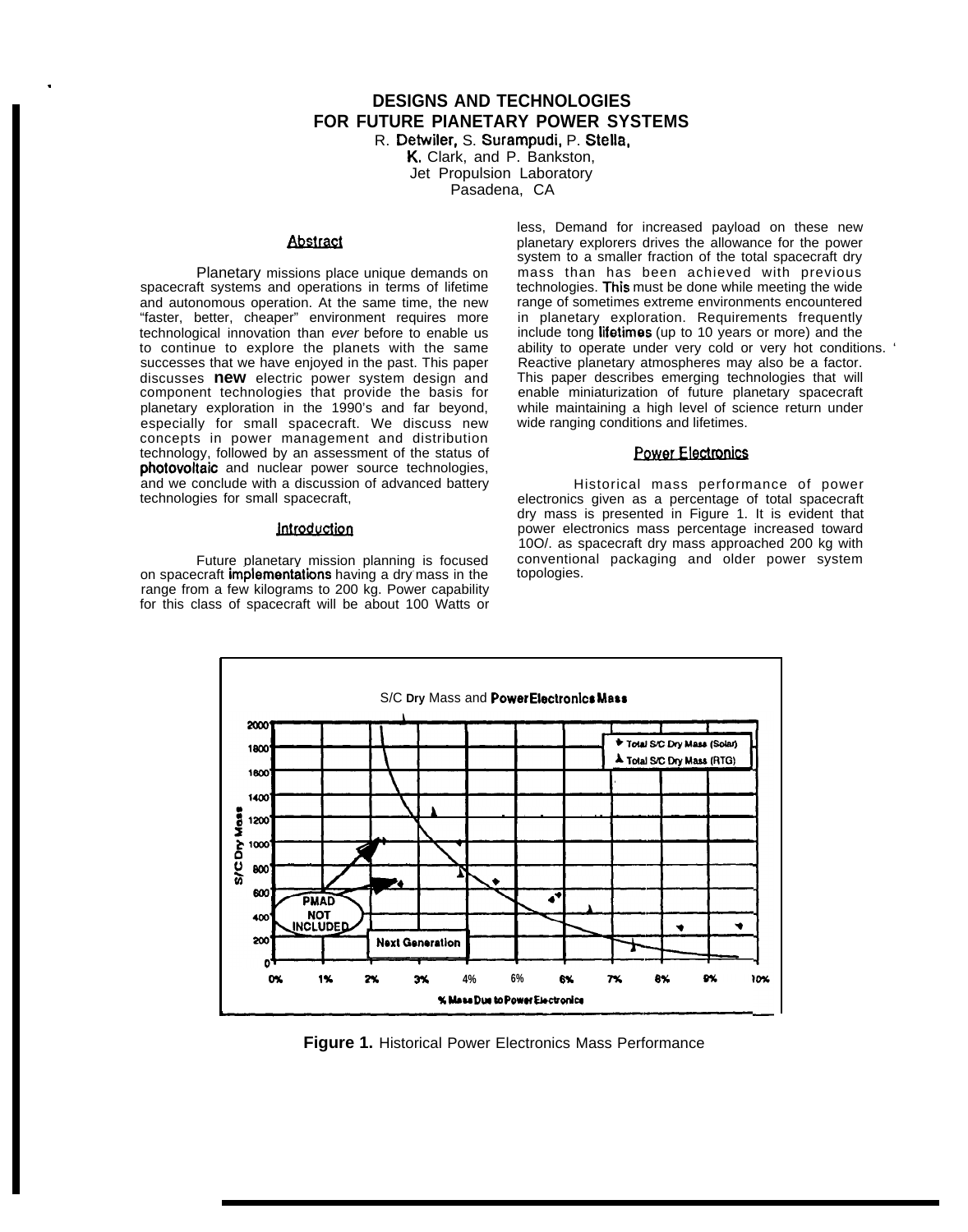Mass and volume allocations for the next generation of planetary spacecraft will demand power electronics having high density packaging and high efficiency power conversion for krw load powers. A goal for future small missions is the achievement of a mass that is 2 to 4% of the total spacecraft dry mass. This goal drives electronics designs and technologies to mass and volume reductions of 65% and 80% respectively.

#### **Modular Power System Design**

.

Power system components for a conventional planetary spacecraft power system are shown in Figure 2.<sup>(1)</sup> In this block diagram the grouping arrangement for discrete components has been made representative of an advanced hybridized topology. These component blocks include Power Generation and Storage, Power Control, Power Management and Distribution (PMAD), and Pyrotechnic Electronics.

Discrete circuit groupings are shown within each of these blocks. The Power Generation and Storage grouping contains Radioisotope Thermoelectric Generators (RTG) as one of the power sources for planetary travel beyond the Jupiter environment. Housed within the Power Control Block is the bus regulator, shown as a Shunt Regulator Assembly (SRA). Command interface is performed by a Bus Interface Unit (BIU) that is a discrete MIL-1553 bus input/output interface to the spacecraft command and data system. The PMAD block contains Power Distribution Switches (PDS) and Power Converter Units (PCU) as well as the other functional components.

Current packaging technology is based on discrete electronic parts mounted on planar printed circuit boards. A gate array is used for the command interlace and the only hybridized circuit is the power switch.<sup>(2)</sup> Packaging with available surface mount technology will provide a small net mass and volume gain over conventional printed circuit board designs. Metrics for this form of power packaging indude a power

density of 0.02  $W/cm$  (0.34  $W/n$ ) and a power to weight ratio on the order of 0.05 Wig.

A modular power system design based on the components of Figure 2 is translated into the functional building blocks shown in Figure 3. Each of the high level blocks contains one or more of the hybrid function modules to be delivered by a technology development program. A modular approach permits a phased development program that incrementally builds capability while power system operational integrity is maintained. The core of this design is the PMAD block. Its basic elements; command and telemetry, power switching and isolated power conversion, are repeated in a number of the other blocks. The PMAD and Pyro Electronics functions are designed to provide incremental growth with end user complexity and size.



**Figure 2.** Conventional Power System circuit Blocks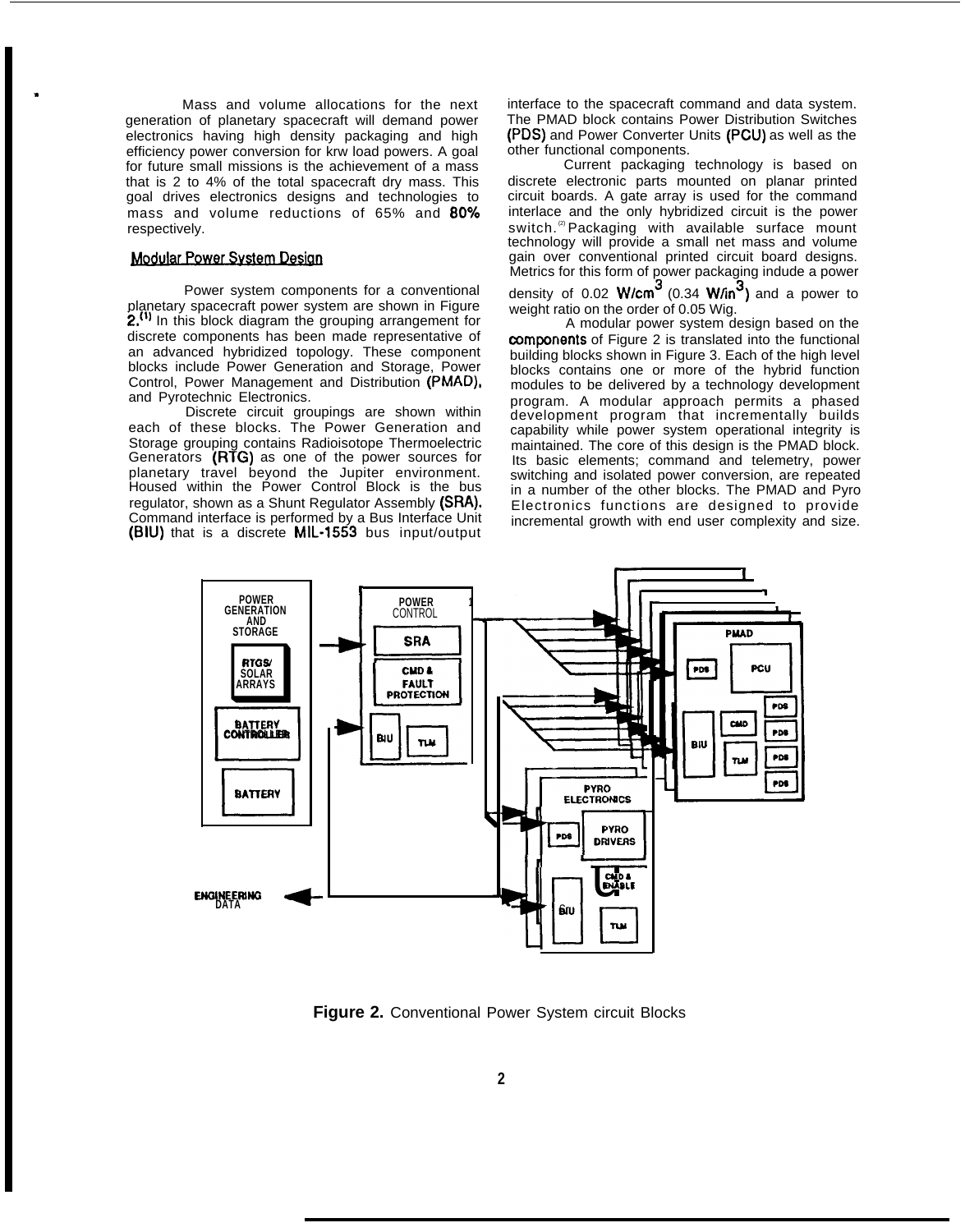#### **Hybridization Technology**

Miniaturization of the power subsystem is planned through the extensive use of hybridization technology. A power hybrid was introduced on the Cassini Spacecraft with the development of a Solid<br>State Power Switch (SSPS).<sup>(2)</sup> This hybrid switch was built to hybrid Class K standards and 450 of these devices have been delivered to flight stores. Hybridization of a high performance power conversion module is in process. A second generation prototype hybrid converter is being fabricated now. Building upon this experience base, hybridization will be expanded to include a second generation SSPS, a high performance power converter module and a Field Programmable Gate Array (FPGA) for command and telemetry interface.

The plan is to hybridize the most commonly used power functions first. Command interface, power switching and power conversion are key functions that comprise most of the blocks shown in Figure 3. After the key components are implemented, attention will be

turned to power regulation and control circuitry, Pyro drive electronics, and battery control. These functions are more dependent on the particular spacecraft configuration and are therefore less likely to be a standardized set of hybrid modules.

Hybridization of the power electronics by function will allow for reconfiguration of the basic building blocks to accommodate different mission requirements. A functional approach permits a phased technology development that incrementally builds the technology base and time phases delivery of increasingly complex products to a technology demonstration platform.

#### Core Hybrid PMAD Components

A command and telemetry interface is based on the flexibility of a FPGA. Application of this concept allows the Power System interface to the host spacecraft to be hardware independent. The plan is to have an adaptable software capability to reprogram the



Figure 3. Advanced Hybrid Functional Building Blocks

power command interface to accept the command protocol of the user spacecraft. PMAD telemetry interfaces to the spacecraft command and data subsystem are also controlled by the FPGA.

Power switching is accomplished by a second generation SSPS. Lessons learned from the Cassini SSPS implementation and hybrid device build will be incorporated into the development process. The SSPS is used to connect and disconnect electrical loads while providing spacecraft power bus fault protection, Salient<br>features of the SSPS include elimination of traditional relay/fuse spacecraft architecture, inrush current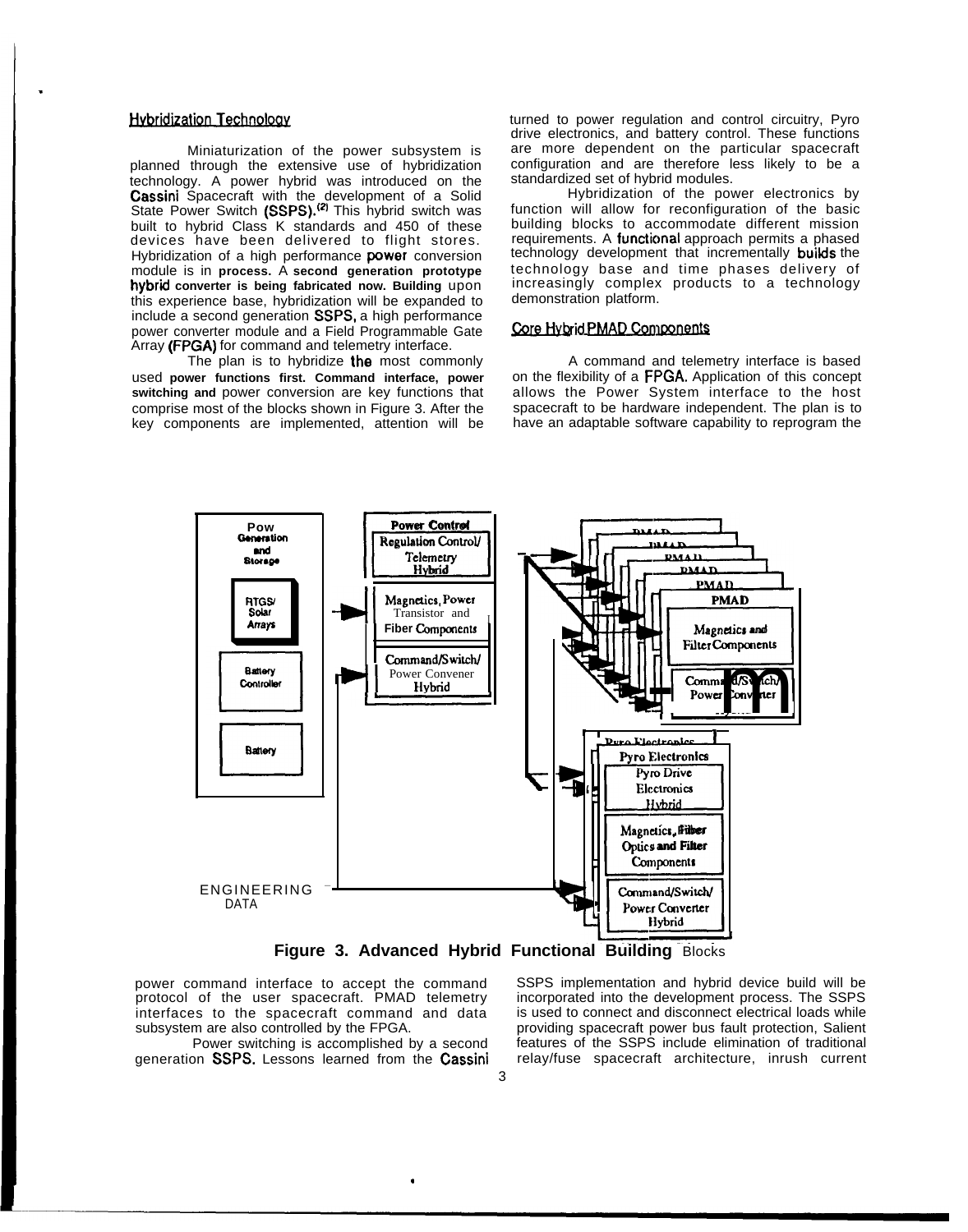circuitry in user loads, and assurance of a hard power bus by rapid removal of disruptive loads.

.

Functional performance of the next generation SSPS includes on/off command capability with programmable over-current trip and load current telemetry. A load fault current limit will ensure a 4 Ampere limit for complete shorts on the output. Isolated switching elements will enable series/parallel connection of the SSPS. Load capability ratings for this switch are 5 to 30 Vott dc switching and O to 2 Ampere continuous load current. High density design using mixed signal ASIC and hybridization will enable 4 switches to be housed in one package

High performance power conversion is performed using a hybrid synchronous rectification **power module.** This module provides isolated low voltage outputs for the spacecraft user loads. Development of this module has progressed to a second generation hybrid prototype that is being fabricated under a contract to a hybrid foundry. Packaged within the hybrid are the entire converter power and signal switching circuits. Efficiency performance of the first prototype units peaks at 92% for a 5 Vdc output and 88% for a 3.3 Vdc output, These results are some 7 to 10% better than typical custom power converters.

Flexibility in application and design are key attributes of this package. It can be used to derive isolated outputs from 2.5 to 12 Vdc with load currents to 10 Amperes for load powers up to 50 Watts. Design of a complete de-to-de converter requires input and output filters, the isolation transformer and compensation network. Only a knowledge of linear circuits and systems is required by the circuit designer to ensure stability of this power converter.

#### Power Control and Pyro Hybrid Components

Power control development will utilize the PMAD elements described above. A command interface and solid-state power switching hybrids will be configured to provide control for the unique spacecraft power elements that are mission specific. Power for this function will be provided by a hybrid power converter module. Power bus regulation electronics will also be a hybridized module that will have digital signal processor control to adapt the regulation scheme to the particular spacecraft power bus configuration.

Pyro electronics will also adapt the command and switching components from the PMAD building blocks to be used for switching the pyrotechnic devices. Again, this block will be powered by the basic hybrid converter module. Pyro drive electronics will be another unique hybrid module.

#### **Power Sources**

#### Photovoltaic Power Sources

In the past, interplanetary missions accounted for a small fraction of space solar array usage. During the past 15 years, NASA has launched only two interplanetary missions powered by **photovoltaics.** These were **Magellan**, a mission to Venus, and Mars Observer, the ill-fated mission to the "Red Planet'. The recent emphasis on smaller, lower cost missions is expected to dramatically increase the number of PV powered interplanetary spacecraft. However, even this increase will represent a relatively small quantity of annual space power - possibly on the order of 1-10 kW. Consequently, interplanetary photovoltaic power systems have been, and are expected to be based on technology developed for Earth orbiting systems. Any special requirements are expected to be satisfied within the scope of modifications to existing systems. One possible exception is the development of solar cells for LILT (low intensity - low temperature) applications, which will be discussed later.

Atthough Earth orbiting based technology must be utilized, the requirements for interplanetary solar arrays can differ significantly from that of Earth orbiting systems. Temperatures may be much higher, such as for near sun missions, or much lower, such as missions to Mars and beyond. In addition, the distance to interplanetary targets often means a long cruise period of uninterrupted illumination, followed by encounters leading to frequent eclipses. A sampling of near term missions and mission studies shows missions to Mars (Pathfinder, Global Surveyor, and Mars '98), solar orbiting (SIRTF), near sun (solar probe), and asteroid and cometary encounters (Near Earth Asteroid Rendezvous, NEAR), a mix providing for a wide range of environmental conditions,

The critical element in the solar array design is the solar cell. A summary of cell performance and relative costs are presented in Table 1. For many years the only choice was the silicon cell. Showing small, but steadily increasing performance over the years, this device has powered spacecraft from the first satellites to the recent Magellan mission and will provide a portion of the Mars Global Surveyor power. Rugged, inexpensive, and well characterized, silicon has only recently received serious competition from the higher efficiency, and higher cost GSAS cell. Due to the latter's higher radiation resistance, higher efficiency, and continued cost reduction, a number of new missions have selected this cell. Although array low cost is not always achieved with GsAs, the higher efficiency allows for smaller arrays. For relatively massive, rigid honeycomb structures this can lead to lower overall array mass along with smaller stowage volumes and reduced deployment complexity (fewer panels). The higher voltage of GSAS compared to silicon also brings advantages for operating in high temperature environments (near sun). At the same time, the  $GaAs$ efficiency advantage is reduced for outbound missions as the silicon cell efficiency increases rapidly. At present, silicon solar cells suffer from LILT degradation that can significantly reduce cell performance at 2.5 AU solar distance and beyond. However, recent work in the US<sup>[3]</sup> and in Europe<sup>re]</sup> has identified approaches that will prevent or mitigate this LILT degradation with the result that for cells used at 3 AU or greater, silicon efficiencies are capable of exceeding those of GaAs. These cells are not in production at this time so at present the more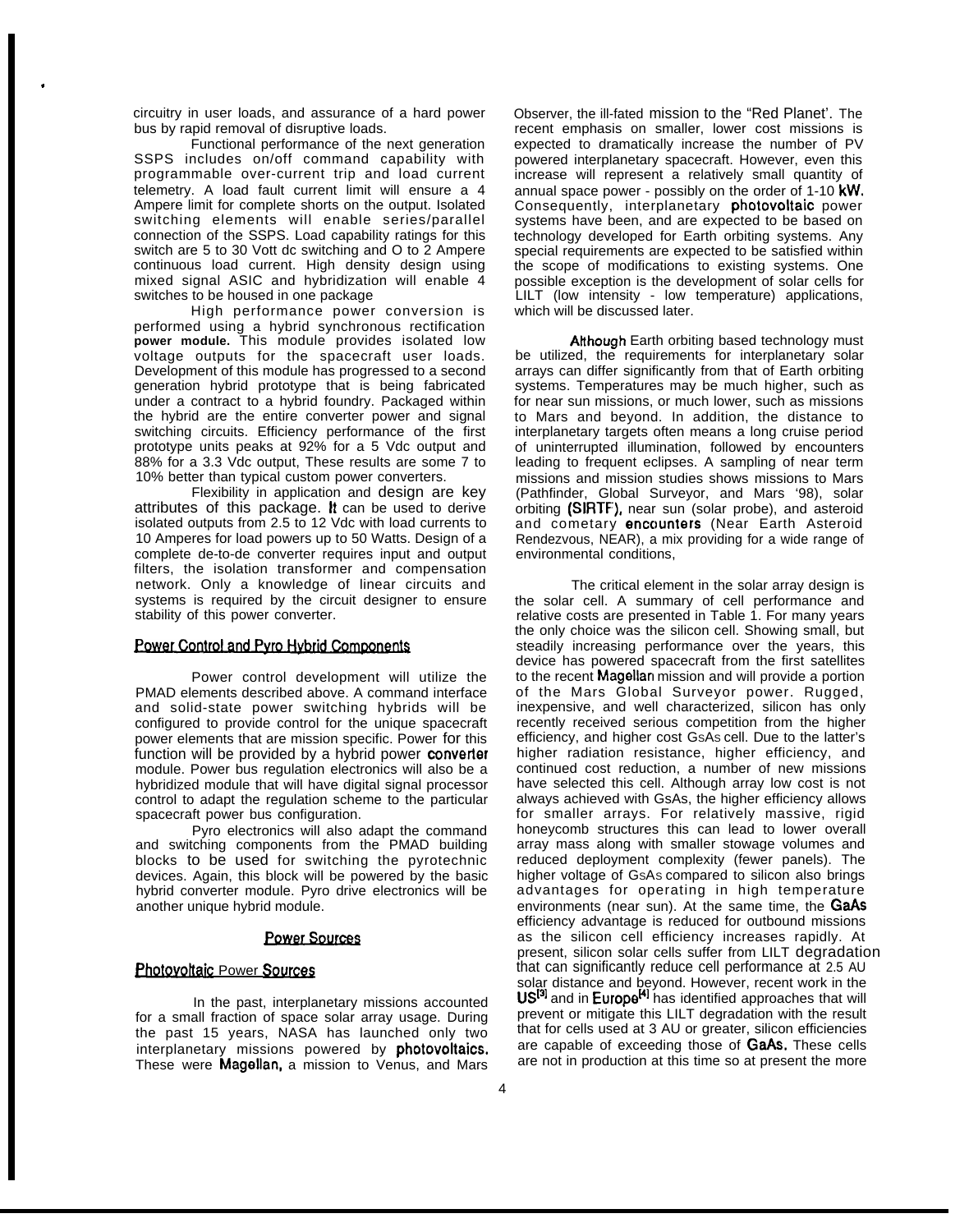power at those solar distances. expensive GaAs cell is the only device suitable **for** PV power at those solar distances.

New cells presently under development and appearing capable of near term implementation include advanced silicon (up to 20% higher efficiency than the 15% efficient conventional silicon cell) and multifunction solar cells based on the GaAs/Ge technology.®These later devices may achieve efficiencies of up to **22% at standard test conditions (air** mass O and 28°C), nearly 20% higher than GaAs/Ge. However, the behavior of these cells in the

**interplanetary conditions are yet to be established. Initial characterizations** will most likely address Earth orbiting applications. The multi-junction cell will represent a significant characterization challenge since the typical solar simulators used for laboratory measurements may not be capable of achieving measurement accuracies equal to those obtained on single junction cells. For these cells it will be necessary to accurately match current generation in both top and **bottom cells, necessitating a much** more accurate solar simulation, especially in the IR region.

|                     | 1 AU<br>Eff.   | 4 AU<br>Eff       | <b>Status</b>      | <b>Rel. Cell</b><br>cost | <b>Rel. Array</b><br>cost | Array Pwr.<br>$(W)$<br>$@1AU-1W$ | Array Pwr.<br>(w)<br>$@4AU.1U^2$ |
|---------------------|----------------|-------------------|--------------------|--------------------------|---------------------------|----------------------------------|----------------------------------|
| Silicon             | 14-15%         | 16-22%            | Production         | 1                        | 1                         | 130-140                          | $7 - 12$                         |
| GaAs                | 18-19%         | 18%               | Production         | 5                        | 1.6                       | 160-170                          | 10                               |
| GaAs/Ge<br>Dual     | 22%<br>Est.    | 219'0<br>Est.     | Lab.<br>Near Pilot | $\overline{7}$           | 1.9                       | 190-200                          | 12(?)                            |
| Advanced<br>Silicon | 20%<br>Est.    | $20 - 24%$<br>(?) | Lab.<br>Near Pilot | 3                        | 1.5                       | 190-200                          | $12-13(?)$                       |
| GaAs/GaSH           | 23%<br>Est.    | 20-24%<br>(?)     | Lab.               | 30                       | $\overline{7}$            | 195-210                          | $12-13(?)$                       |
| InP                 | 17-18%<br>Est. | 17-18%<br>(?)     | Lab.               | 40                       | 9                         | 150-160                          | 10(?)                            |

**Table 1. Photovoltalc Cell Performance/Cost Summary**

At the array level, which involves materials and technologies will require demonstration of reliable space<br>structures, recent years have seen a number of new flight capabilities, Concentrating systems most likely developments **applicable** to a wide range of power levels (from approximately 500W to 10 kW at Earth). These advanced designs include both flexible and rigid radiation protection and potentially low cost, but the substrates and planar and concentrator configurations. former is not always significant and the latter has not The maturities vary considerably, from the space been demonstrated on an actual spacecraft. That qualified APSA **design<sup>(s)</sup> us**ed on EOS to concepts still leaves a very real concern for the potentially in the breadboard phase. In general, these designs **offer** catastrophic loss of power that can occur for off sun options to lowering array mass, increasing strength, pointing. This is being addressed at present through a options to lowering array mass, increasing strength, pointing. This is being addressed at present through a and/or reducing cost. The selection of any particular number a design "safety" measures, however, it remains and/or reducing cost. The selection of any particular in umber a design "safety" measures, however, it remains<br>design will depend on a number of spacecraft to be seen how convincing these can be. design will depend on a number of spacecraft constraints, such as power level, stowage volume, and environmental conditions. In practice, no single design example are regardless of the cell or array technology that will apply equally well to all missions. In addition, the will be used on future interplanetary missions, will apply equally well to all missions. In addition, the selected array is often procured as part of an overall unique requirements of these missions can only be power system, further reducing options. In general effectively met by obtaining knowledge of cell and array however, it is clear that existing advanced array behavior under the appropriate operating and concepts have the potential to reduce array mass by a environmental conditions. At present, the new Mars factor of two compared to technology used in past interplanetary missions. Acceptance of these

flight capabilities, Concentrating systems most likely will have" an additional hurdle to cross before being fully accepted. Benefits of concentrators include improved former is not always significant and the latter has not been demonstrated on an actual spacecraft. That

environmental conditions. At present, the new Mars missions have identified a number of areas where cell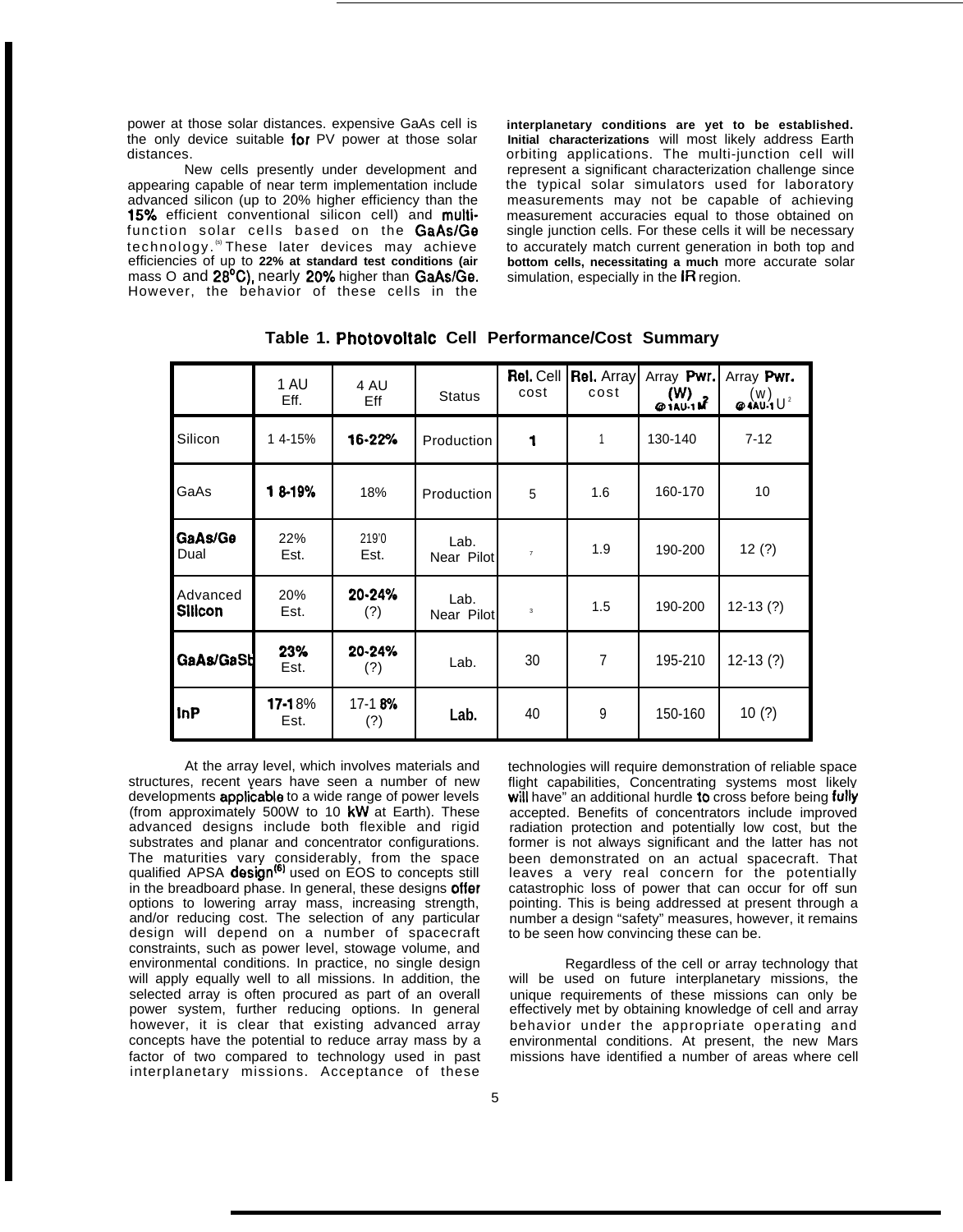performance data is incomplete and additional margins must **be used to ensure success.**

#### Radioisotope Power Sources

.

,

Missions needing nuclear power sources represent a range of environments ranging from hot, gaseous planetary atmospheres, e.g., Venus, to the vacuum of space at great distances from the sun. In fact, eight of the past eleven U.S. interplanetary launches have been powered by radioisotope-based power sources that have an extraordinary life and reliability record. However, since future thrusts now point to a preponderance of small or moderate missions, the use of nuclear power sources will be very limited. With budgets being capped at as little as \$100M, the future use of radioisotope-based power sources may depend upon; 1) successful development of advanced converters that operate much more efficiently, or 2) the use of radioisotope heater units (RHU) to power milliwatt sized power sources. We will discuss these possibilities here. Finally, as budgets and launch vehicle options continue to be limiting, reactor-based power sources will remain unaffordable for **today's planetary** mission planners

The General Purpose Heat Sourc<u>e</u> Radioisotope Thermoelectric Generators (GPHS-RTG)<sup>te</sup> now flying on the Galileo mission to Jupiter and the Ulysses mission to the solar poles, and planned for the Cassini mission to Saturn, convert thermal energy to electricity at about 6.4%. They utilize PuO2-based heat sources operating at over 1200K, producing power via thermoelectric uncouples. The half-life of plutonium is

87 years. However, the costs of acquiring and **processing the fuel, and assembling the Pu02-based GPHS** modules may become prohibitively expensive as the ability of missions to bear the costs diminishes. Also, availability of the fuel modules may become problematic as production at nuclear facilities declines,

In recent years, the focus on radioisotope power technologies has been on increasing the efficiency of the converter, thereby reducing the fuel requirements for the same power level, and possibly reducing the total mass of the power source. (9.10) Four converter technologies have received considerable attention: advanced thermoelectric materials, alkali metal thermal-to-electric conversion (AMTEC), thermophotovoltaics (TPV), and Stirling cycle dynamic conversion. Work on advanced thermoelectric materials, in particular improved silicon-germanium, have recently led to increases in performance by up to **20%.** Other new thermoelectric materials may offer even greater advances. However, no new thermoelectric couple has yet demonstrated the potential for improvements that appear feasible with the other three technologies, i.e., 20% efficiency or greater, although research on new thermoelectric materials continues.

Table 2 shows a comparison of the AMTEC, TPV and Stirling-based radioisotope power source concepts that were developed for the Pluto Fast Flyby mission study along with a GPHS-RTG redesigned to meet Pluto mission requirements. The new technologies provide substantial mass and fuel savings in comparison with the conventional GPHS-RTG concept.

| Converter       | # GPHSs | (kg)<br>Mass | (W)<br>Power<br>EOM.<br>10 | Efficiency<br>EOM.<br>10 |
|-----------------|---------|--------------|----------------------------|--------------------------|
| Baseline RTG    |         | 17.8         | 74                         | 6%                       |
| AMTEC           |         | 6.1          | 85                         | 22%                      |
| TPV             |         | 7.2          | 94                         | 24%                      |
| <b>Stirling</b> |         | 11.3         | 85                         | 22%                      |

**Table** 2. Advanced Radioisotope Power Source Performance Comparison

#### **Assumptions:**

1. All designs are conceptual and specifically aimed at the Pluto spacecraft concept.

2. For AMTEC and TPV, power decays with the decay of the thermal source.

3. For TPV, power decays with the decay of the thermal source plus 1 "/i/year for radiation damage to the PV cells.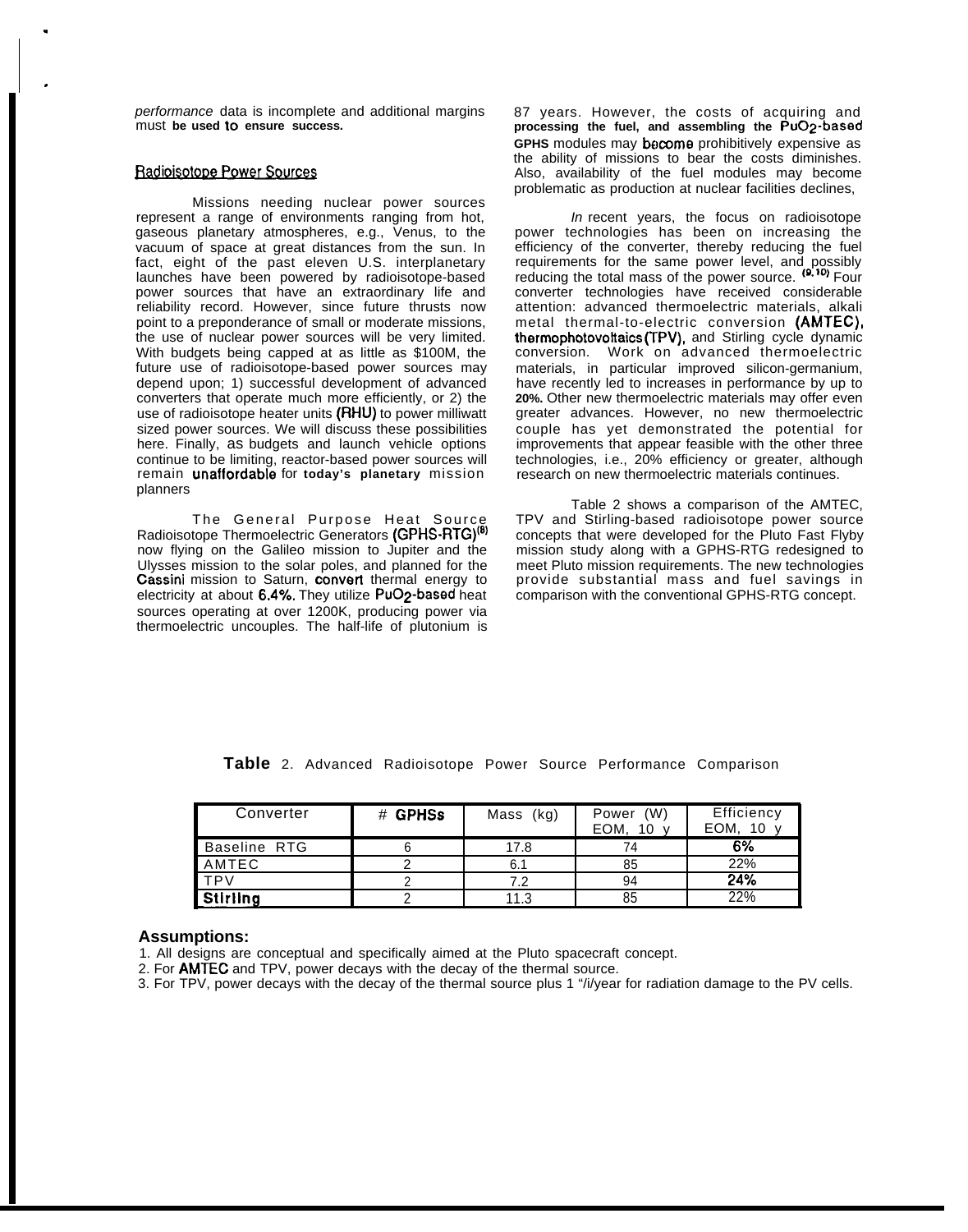Of the four technologies, the free-piston Stirling engine is the most mature in terms of lifetime and efficiency demonstrated.<sup>(9)</sup> It's deficiencies relate to the possible need to compensate for engine vibrations, concerns about the reliability of devices with moving mechanical parts, and level of redundancy achievable with multiple engines. In addition to the Pluto Fast Flyby design, a duel cycle Stirling engine concept design has been proposed for use on the surface of Venus. This novel concept would provide both power and electronics cooling for such a probe utilizing the Stirling engine simultaneously in the power and cooling modes.

.

**AMTEC, a thermally regenerative** electrochemical cell, is the next most mature technology, yet there are feasibility demonstrations still required. While it offers the advantage of no moving mechanical parts and life tests of several thousand hours have been successfully carried out, additional data are needed to provide complete confidence that 10 year (or greater) missions can be achieved. Also, **AMTEC** system designs must provide two phase fluid management and protect a ceramic solid electrolyte from the vibrations and shocks that the spacecraft experiences during launch and mission operations. A technology flight experiment is now being planned to resolve such issues.

TPV is based on the response of **photovoltaic** cells to infrared radiation from a high temperature heat source, in this case, the radioisotope heat source. Current concept designs usually assume galliumantimonide cells for TPV systems. TPV also offers the advantage of a fully static system with the potential for very long life, especially since the power producing cells are at the heat rejection temperature (near room temperature). Its development would take advantage of the extensive **photovoltaic** systems capabilities in industry and government. However, it too, faces major feasibility demonstrations before mission planners can confidently baseline a radioisotope-based TPV power source. For example, prototypical optical cavities (converter modules) have yet to be built and tested to verify the high efficiencies envisioned for TPV systems. Also, a narrow band-pass filter between heat source and TPV cell will likely require development to achieve the highest projected efficiencies. The purpose of the filter is to tune the incident radiation to the band gap of the TPV cell. An alternative approach would be to coat the heat source with a selective wavelength emitter material (rare earth oxides are under development). Finally, the need to cool the TPV cells to near room temperature results **in** the need for a large heat rejection radiator. While advanced material and heat pipe technologies can be used to minimize the mass of the radiator, the total area of the radiator for the Pluto Fast Flyby design exceeds the **AMTEC** and Stirling radiator areas by more than 5X. This may eventually lead to system integration and packaging difficulties.

A substantially different approach to radioisotope power source development is represented by the Powerstick.<sup>(13)</sup> Powerstick is a concept that

utilizes the radioisotope heater unit (RHU) that has been extensively used for electronics thermal control in planetary spacecraft. In the Powerstick concept, one thermal watt of PuO2fuel would heat a bismuth-telluride thermopile to produce approximately 40 mW of continuous power, The power produced would charge lithium battery cells for subsequent discharge in a burst mode (28 Wh/month). Applications for the Powerstick generally involve small planetary probes that require extremely low power levels for long periods of time ("sleep" mode) followed by more active periods when data are gathered and transmitted. However, the Powerstick is at the earliest state of development of all the radioisotope sources discussed here, A concept design has been formulated and a pre-prototype device is being fabricated for initial testing.

In summary, the availability of radioisotope power sources for future missions **will depend upon** many complex factors. While the conventional GPHS-RTG has proven to be an extraordinarily reliable power source, its future cost and availability is unpredictable. The development of **alternative** conversion technologies that conserve fuel or much smaller sources such as the **Powerstick** maybe essential to ensure the future ability to **conduct extended missions** to the **outer planets or in** harsh planetary environments.

#### **Advanced Batteries**

Future planetary missions require light weight and compact batteries with long cycle life capability. Some of the missions require operation of the batteries at extremely low temperatures, State-of-the-art (SOA) silver-zinc (Ag-Zn), nickel-cadmium (Ni-Cd) and nickelhydrogen (NI-H<sub>2</sub>) batteries are too heavy and bulky for many of the future planetary missions. In some cases they do not meet lie and environmental requirements. A number of advanced primary and secondary battery systems are presently under development at various organizations for commercial, and space applications, Among the primary batteries, lithium batteries are most attractive for planetary and space applications as they can provide 3-4 times savings in weight and volume compared to the other primary batteries. Primary batteries are used mainly in probes, penetrators, etc., as primary power sources or for meeting peak load demands. Secondary batteries that are of interest for planetary missions include advanced nickel (two cell common pressure vessel Ni-H2, single pressure vessel Ni-H<sub>2</sub> battery, Ni-MH) and lithium (Li-TiS<sub>2,</sub> Li-ion, lithium polymer) batteries, A comparison of the specific energy and energy density of SOA and advanced secondary batteries is given in Figures 4 and 5, respectively. Significant mass and cost advantages are projected with the use of these advanced batteries. A brief discussion of the advanced batteries and their planetary applications is given below.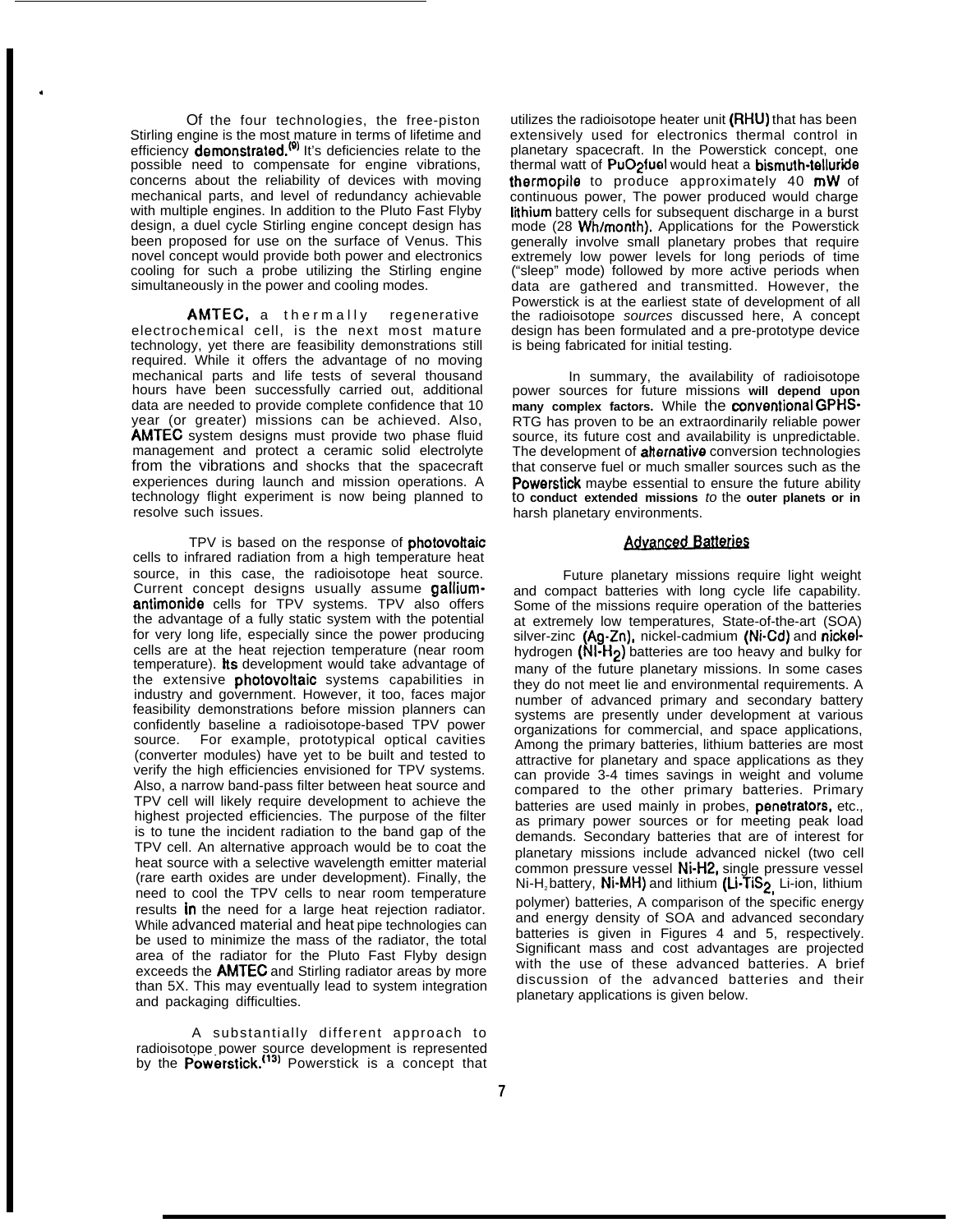

Figure 4. Specific Energy of Rechargeable Cells and Batteries



Figure 5. Energy Density of Rechargeable Cells and Batteries

#### **Primary Lithium Batteries**

Lithium primary batteries have higher specific energy, and energy density than any currently available primary cells. Other desirable features of these cells are: higher operating voltage, excellent voltage stability over 95% of the discharge, operating capability over 8 wide operating temperature range, and exceptionally long active storage life. In view of these features, NASA is considering these cells/batteries for several space

missions such as planetary probes, penetrators, astronaut equipment, launch vehicles, etc. 'A number of<br>lithium primary batteries such as Li-CF<sub>x, L</sub>i-MnO<sub>2</sub>, Li-12. Li-SO<sub>2</sub>, Li-SOCI<sub>2</sub> Li-BCX, etc., were developed for commercial and aerospace applications, Among these, Li-SO<sub>2</sub>, and Li-SOCI<sub>2</sub> batteries are most attractive for planetary applications in view of their higher rate capability and improved low temperature performance capability. The Li-SO<sub>2</sub> system was used in the Galileo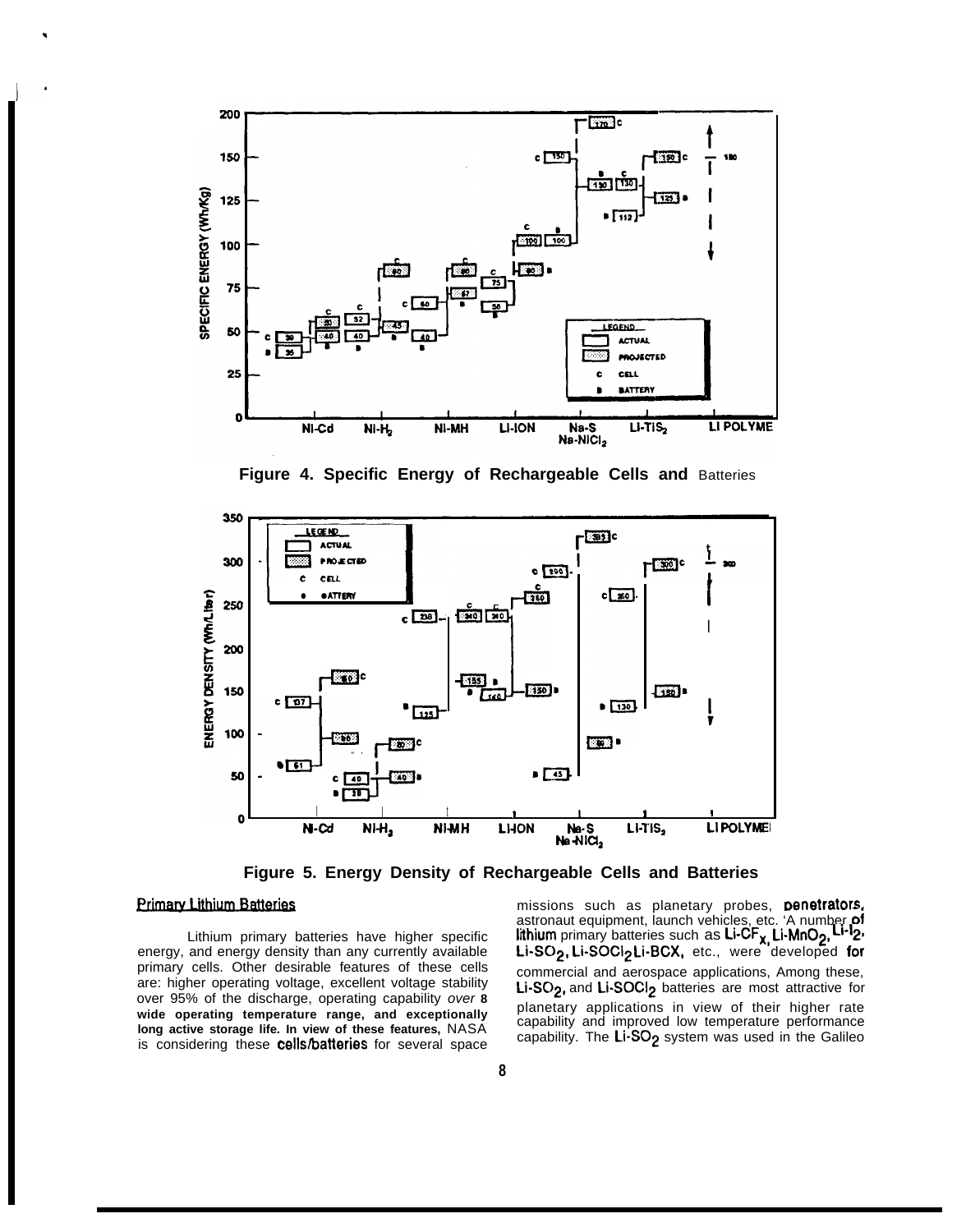**probe and** was selected for use in the Cassini probe. The key requirements for these missions are **high specific energy (> 250 Wh/kg) and 6-8 years of active storage** life. LLSOC12 batteries have 20-30% higher specific energy compared to Li-S0, batteries. In view of this, these batteries were selected for use **in JPL's** Mars rins, these batteries were selected for use in **prLs** Mars<br>Pathfinder Rover. The main function of the **Li-SOCI**<sub>2</sub><br>battery in this mission is to meet peak power loads.<br>Advanced Nickel Battery Systems battery in **this mission is to meet peak power loads.**

●

\*

**Advanced** Ni batteries that are presently under development for small spacecraft applications are: 1) **two** cell **common pressure** vessel (CPV) Ni-H2, 2 single pressure vessel (SPV) 22 cell Ni-H<sub>2</sub> battery and 3) Ni-MH. Some of the important performance characteristics of small Ni-H<sub>2</sub> batteries are given in Table 3. These advanced Ni-H<sub>2</sub> batteries provide 10-30% higher specific energy and energy density compared to the state of the art individual pressure vessel Ni-H<sub>2</sub> batteries. These advanced Ni batteries are presently being considered by several aerospace organizations for near term space and planetary missions in view of their relative maturity compared to the rechargeable lithium batteries. Two cell CPV NI-H2 was used on MISTI-2, TUBSAT and APEX.<sup>(14)</sup> Martin Marietta has selected two cell CPV for the Mars Global Surveyor mission based on preliminary ground test data. The Naval Research Laboratory has recently flown a single pressure vessel 22 cell Ni-H2 battery on the Clementine mission that included LEO cycles and mapping of the moon. NASA is also considering this type of battery for several small spacecraft (Discovery Missions). Development of NI-MH batteries for space applications is presently in progress. Small capacity prismatic cells were constructed and testing of the cells is in progress.

| Property               | IPV                             | 2 Cell        | 22 Cell     |
|------------------------|---------------------------------|---------------|-------------|
|                        | <b>NI</b> H <sub>2</sub> (2.5") | CPV (3.5")    | SPV         |
| Voltage (Vdc)          | 20                              | 20            | 28          |
| Capacity<br>(Ah)       | $20 - 30$                       | $10 - 25$     | 10.5        |
| Cycle Life             | $-65,000$ (LEO)                 | >15,000 (LEO) | 9,000 (LEO) |
|                        | 30% DOD                         | 15% DOD       |             |
| <b>Specific Energy</b> | $30 - 40$                       | 30.5          | 47          |
| $(\dot{W}h/Kg)$        |                                 |               |             |
| Energy<br>Density      | 16                              | 18            | 50          |
| (Wh/l)                 |                                 |               |             |

**Table 3. Small (<30Ah) NI H2 Battery Characteristics**

#### **Secondary Lithium Batteries**

Ambient temperature secondary lithium batteries<sup>(16,17,</sup> 18) have several intrinsic and potential advantages including higher energy density, longer active shelf life, and lower self discharge over conventional Ni-Cd and Ni-H2 batteries. Successful development of these batteries will yield large pay-off such as 2-3 fold increase in energy storage capability and a longer active shelf life of 2 to 4 years over Ni-Cd. These batteries are very attractive for missions that are very critical in weight and volume; and they are likely to be useful at very low temperatures (such as on the surface of Mars). JPL is considering these batteries for future small planetary spacecraft, Such spacecraft may require batteries that can provide a specific energy of 100 Wh/kg and an energy density of 250 Wh/1 and 500- 1000 cycles. These batteries may also be attractive for rovers, astronaut equipment, and GEO spacecraft.

Three types of rechargeable lithium batteries: Li-TiS<sub>2</sub>, Li-ion and Li-Polymer are presently under development at JPL (Table 4). The  $Li-TiS<sub>2</sub>$  system is considered suitable for planetary missions that require high specific energy (> 130 Wh/Kg), limited cycle life

and small capacity cells. The Li-ion system is suitable for missions requiring long cycle life and large capacity cells. Li-Polymer batteries are projected to provide a specific energy >150 Wh/kg and can be used in a variety of configurations. JPL has developed small capacity Li-TiS<sub>2</sub> cells capable of providing a specific energy >130 Wh/kg and 1000 cycles at 50% depth of discharge (DOD), JPL is developing Li-ion cells that employ graphite as the anode and  $LiCoO<sub>2</sub>$  as the cathode. Experimental cells have completed 400 cycles at 100% DOD. These cells are projected to have a specific energy of 85-100 Wh/kg. JPL, in cooperation with Yardney Inc., is planning to scale up lithium ion cell technology to 10-2O Ah cell level for future spacecraft applications. Lithium polymer cells are in early stages of development at JPL and elsewhere. Small capacity lithium polymer cells were fabricated and tested for polymeric electrolyte assessment. State of the art cells were found to provide >100 cycles at 100% DOD.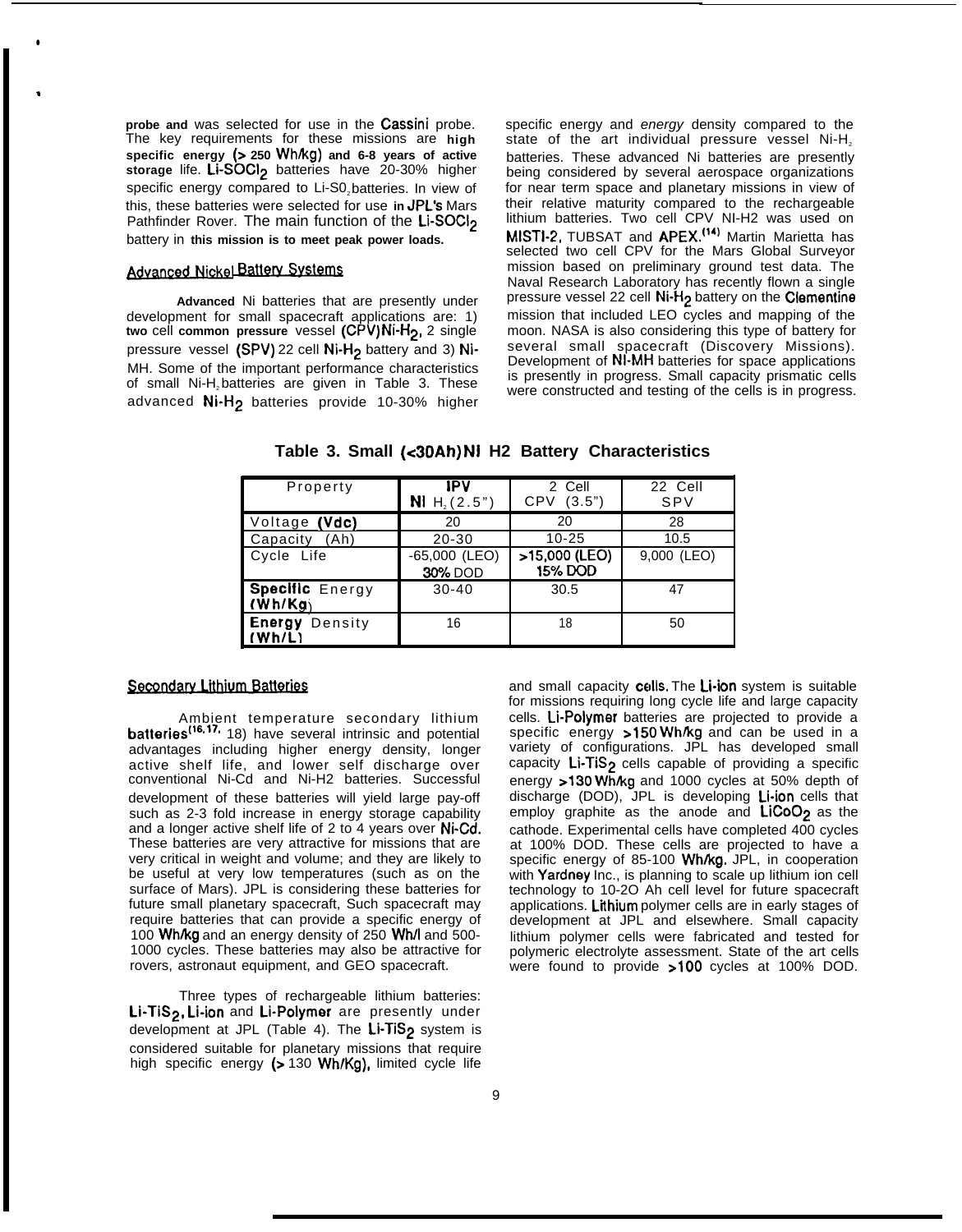|                                         | LI-TIS,                           | U ION              | <b>U POLYMER</b>     |  |
|-----------------------------------------|-----------------------------------|--------------------|----------------------|--|
| <b>ANODE</b>                            | u                                 | Ц.С                | $U_{\rm c}$          |  |
| <b>CATHODE</b>                          | TIS,                              | LICoO,             | LICoO,               |  |
| <b>ELECTROLYTE</b>                      | LIAsF,<br>EC <sub>+2</sub> -MeTHF | EC+DMC+DEC         | UASE<br>PAN+EC+3-MeS |  |
| <b>VOLTAGE</b><br>v                     | 2.1                               | 3.8                | 3.8                  |  |
| <b>CAPACITY</b><br>(Ah)                 | $1 - 3$                           | $1 - 3$            | < 0.2                |  |
| <b>CYCLE UFE</b>                        | 1000(50%DOD)                      | 1000 (100% DOD) *@ | >100(10O%DOD)        |  |
| OPERATING<br><b>TEMPERATURE</b><br>("c) | $-20$ TO 60                       | $-20$ TO 60        | RT - 60              |  |
| SPECIFIC ENERGY<br>(Wh/Kg)              | 132                               | 65                 | 150'                 |  |
| <b>ENERGY DENSITY</b><br>(Wh/l)         | 260                               | 240                | 350'                 |  |

|  |  |  | Table 4. Status of Rechargeable LI Technology at JPL |  |  |  |  |
|--|--|--|------------------------------------------------------|--|--|--|--|
|--|--|--|------------------------------------------------------|--|--|--|--|

**"PROJECTED @200CYCLESDEM0 TODATEWiTHINHOUSE CELLS**

#### **Concluding Remarks**

The rapid transition to much smaller, less expensive, and yet capable planetary science spacecraft is a challenge to the power technology community. However, recent and ongoing progress provides optimism that electric power technologies will meet the new requirements. In addition to the component technologies discussed here, other strategies are being investigated to meet future needs. For example, the advantages of a combined power and telecommunications system using a deployable concentrator/antenna is being studied that would enable a low power **photovoltaic** power source to be used at greater distances from the sun while meeting high science telemetry data rates. Such a concept is a long way from being proved feasible, however, it, as well as other innovative concepts, deserve attention as the science and programmatic requirements continue to evolve.

#### Acknowledaments

The research described in this paper was carried out at the Jet Propulsion Laboratory, California Institute of Technology, under contract with the National Aeronautics and Space Administration.

#### References

1. Clark, K. B., "Cassini Power Management and Distribution", Proc. 28th Intersociety Energy Conversion Engineering Conf., Vol. 1, Am. Chem. Sot., Washington, DC, 1993, pp. 397-402.

*2.* Dalton, J. F., K. B. Clark and D. Karmon, "Development of a Solid State Power Switch for the Cassini Spacecraft", Proc. 29th Intersociety Energy Conversion Engineering Conf., Vol. 1, Am, Inst. Aeronautics and Astronautics, Washington, DC, 1994, pp. 31-36.

3. Stella, P., F. Pool, M. Nicolet, and P. Iles, "PV Technology for Low Intensity, Low Temperature (LILT) Applications', First World Conference on Photovoltaic Energy Conversion, Waikoloa, Hl, December 5-9,1994.

4. Stroble, et. al., "Silicon and Gallium Arsenide Solar Cells for Low Intensity, Low Temperature Operation," First World Conference on Photovoltaic Energy Conversion, Waikoloa, Hl, December 5-9,1994.

5. Chiang, P. K., et. al., "Large Area GalnP<sub>2</sub>/GaAs/Ge Multifunction Cell Development for Space Power Applications", First World Conference on Photovoltaic Energy Conversion, Waikoloa, Hl, December 5-9,1994.

6. Kurland, R. and Stella, P., "Advanced Photovoltaic Solar Array Design and Performance\*, 1992 Aerospace Design Conference, Irvine, CA, AlAA Paper #92-1058, Feb. 3-6, 1992.

7. Allen, D. and Piszczor, M., "Spacecraft Level Impacts for Integrating Concentrator Solar Arrays", First World Conference on Photovoltaic Energy Conversion. Waikoloa, Hl, December 5-9, 1994.

8. Bennett, G. L., Hemler, R, J., and Schock, A,, "Space Nuclear Power: A Status Review", 33rd AIAA Aerospace